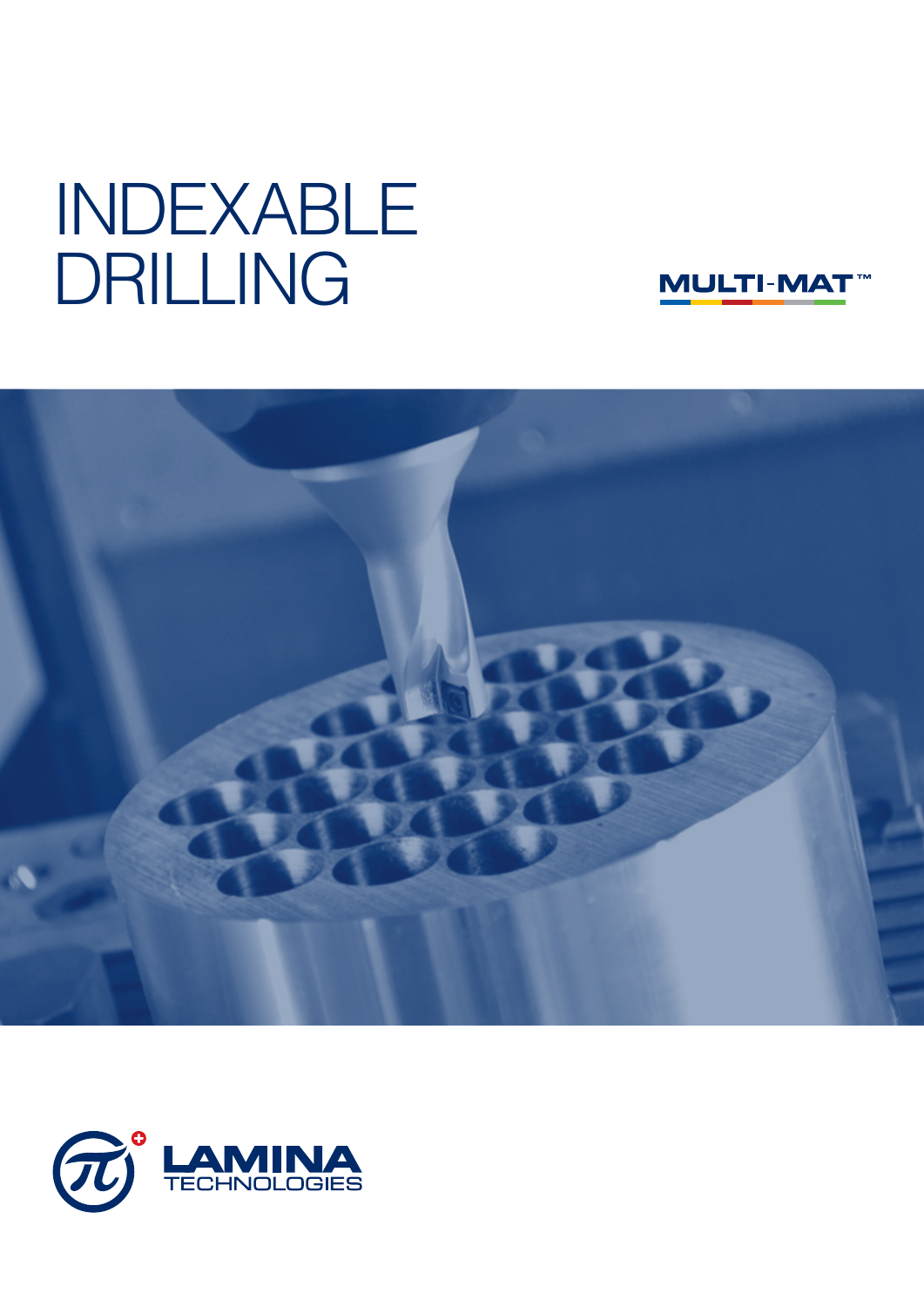Our SPMG Multi-Mat™ drilling inserts are designed with optimized grade and geometry for high performance in steel, stainless steel, cast iron and hardened metals. Our inserts are also suitable for super alloys and aluminum.

# DRILLING **INSERTS**

- Same insert for both inner and outer pocket
- Multi-Mat™ grade and geometry provide more versatility and reduced stock of unused inserts.
- 4 cutting edges

|       | s    | R    | <b>DIRECTION</b> | <b>CATALOG#</b> |
|-------|------|------|------------------|-----------------|
| 5.0   | 2.38 | 0.40 | Neutral          | M3003882        |
| 6.0   | 2.38 | 0.40 | Neutral          | M3002913        |
| 7.94  | 3.97 | 0.80 | Neutral          | M3002914        |
| 9.80  | 4.30 | 0.80 | Neutral          | M3002915        |
| 11.50 | 4.80 | 0.80 | Neutral          | M3003883        |

RECOMMENDED SUITABLE

Lamina Technologies offers a range of high quality drill bodies. Combining our drill bodies with the Lamina pioneering Multi-Mat™ inserts increases your productivity while decreasing your stock of redundant tools and reducing your machining down time.



**MULTI-MAT** 

Multi-MatTM indexable drilling solutions for general drilling needs in a variety of materials.

# INDEXABLE DRILLING





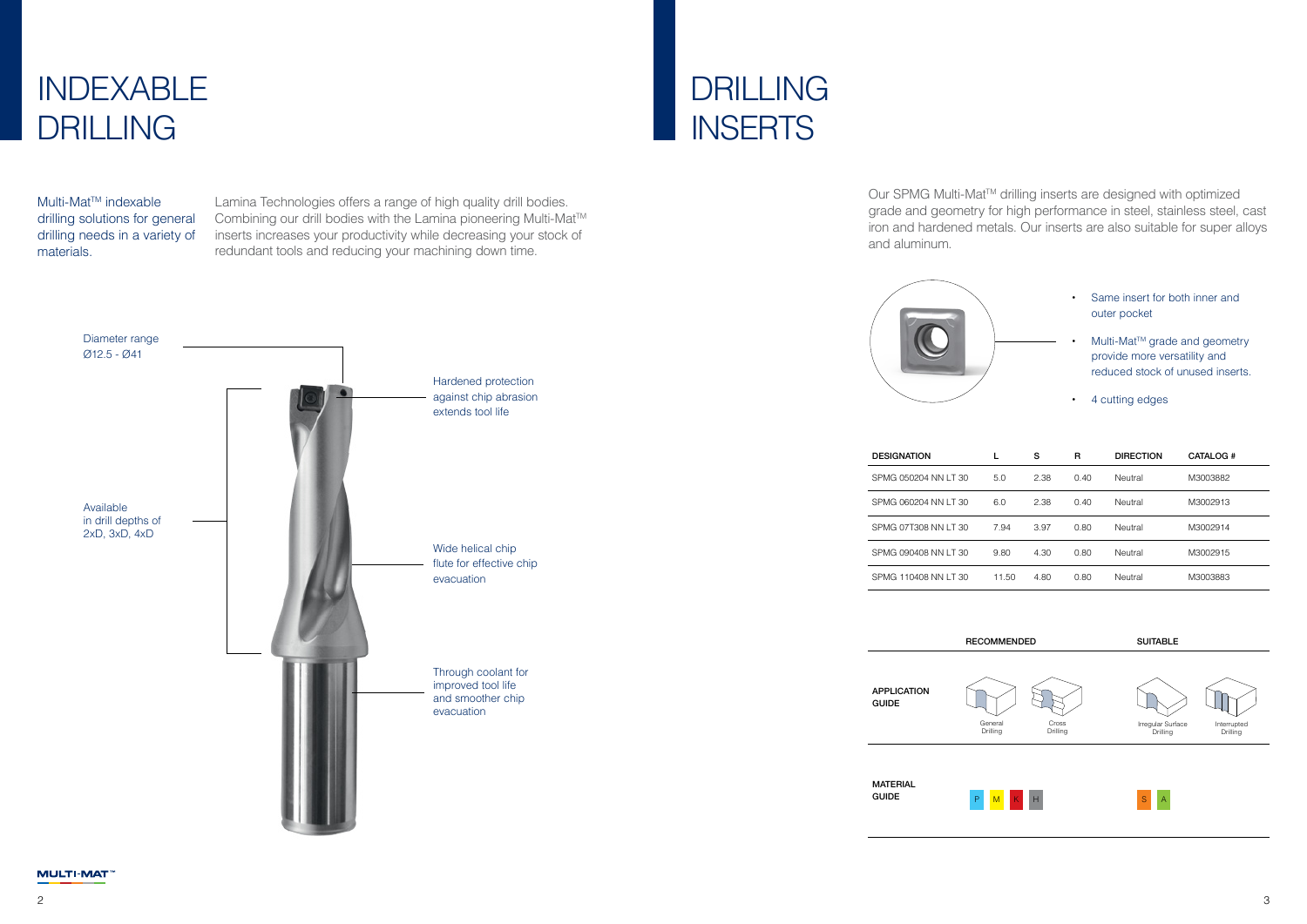# DRILL BODIES 3 X D

| <b>INSERT</b>      | DRILL BODIES    | D    | d  | L   | L1 | CATALOG # |
|--------------------|-----------------|------|----|-----|----|-----------|
|                    | LT DR125 S05-2D | 12.5 | 20 | 94  | 26 | M2003704  |
|                    | LT DR130 S05-2D | 13.0 | 20 | 94  | 26 | M2003705  |
|                    | LT DR135 S05-2D | 13.5 | 20 | 96  | 28 | M2003706  |
| SPMG 050204        | LT DR140 S05-2D | 14.0 | 20 | 96  | 28 | M2003707  |
|                    | LT DR145 S05-2D | 14.5 | 20 | 99  | 30 | M2003708  |
|                    | LT DR150 S05-2D | 15.0 | 20 | 99  | 30 | M2003709  |
|                    | LT DR160 S06-2D | 16.0 | 25 | 108 | 32 | M2003247  |
|                    | LT DR170 S06-2D | 17.0 | 25 | 110 | 34 | M2003248  |
|                    | LT DR175 S06-2D | 17.5 | 25 | 113 | 36 | M2003695  |
|                    | LT DR180 S06-2D | 18.0 | 25 | 113 | 36 | M2003249  |
| SPMG 060204        | LT DR185 S06-2D | 18.5 | 25 | 115 | 38 | M2003696  |
|                    | LT DR190 S06-2D | 19.0 | 25 | 115 | 38 | M2003250  |
|                    | LT DR200 S06-2D | 20.0 | 25 | 119 | 40 | M2003251  |
|                    | LT DR210 S06-2D | 21.0 | 25 | 121 | 42 | M2003252  |
|                    | LT DR220 S07-2D | 22.0 | 25 | 123 | 44 | M2003253  |
| <b>SPMG 07T308</b> | LT DR230 S07-2D | 23.0 | 32 | 131 | 46 | M2003255  |
|                    | LT DR240 S07-2D | 24.0 | 32 | 134 | 48 | M2003256  |
|                    | LT DR250 S07-2D | 25.0 | 32 | 137 | 50 | M2003257  |
|                    | LT DR260 S07-2D | 26.0 | 32 | 139 | 52 | M2003258  |
|                    | LT DR265 S07-2D | 26.5 | 32 | 141 | 54 | M2003698  |
|                    | LT DR270 S07-2D | 27.0 | 32 | 141 | 54 | M2003259  |
|                    | LT DR280 S09-2D | 28.0 | 32 | 144 | 56 | M2003260  |
|                    | LT DR290 S09-2D | 29.0 | 32 | 146 | 58 | M2003261  |
|                    | LT DR295 S09-2D | 29.5 | 32 | 151 | 60 | M2003699  |
| SPMG 090408        | LT DR300 S09-2D | 30.0 | 32 | 151 | 60 | M2003262  |
|                    | LT DR310 S09-2D | 31.0 | 32 | 154 | 60 | M2003263  |
|                    | LT DR320 S09-2D | 32.0 | 32 | 156 | 64 | M2003264  |
|                    | LT DR330 S09-2D | 33.0 | 32 | 159 | 66 | M2003265  |
|                    | LT DR340 S11-2D | 34.0 | 40 | 171 | 68 | M2003710  |
|                    | LT DR350 S11-2D | 35.0 | 40 | 174 | 70 | M2003711  |
|                    | LT DR360 S11-2D | 36.0 | 40 | 177 | 72 | M2003712  |
|                    | LT DR370 S11-2D | 37.0 | 40 | 180 | 74 | M2003713  |
| SPMG 110408        | LT DR380 S11-2D | 38.0 | 40 | 183 | 76 | M2003714  |
|                    | LT DR390 S11-2D | 39.0 | 40 | 185 | 78 | M2003715  |
|                    | LT DR400 S11-2D | 40.0 | 40 | 188 | 80 | M2003716  |
|                    | LT DR410 S11-2D | 41.0 | 40 | 191 | 82 | M2003717  |





| <b>DRILL BODIES</b> | D    | d  | L   | L1  | CATALOG # |
|---------------------|------|----|-----|-----|-----------|
| LT DR125 S05-3D     | 12.5 | 20 | 107 | 39  | M2003718  |
| LT DR130 S05-3D     | 13.0 | 20 | 107 | 39  | M2003719  |
| LT DR135 S05-3D     | 13.5 | 20 | 110 | 42  | M2003720  |
| LT DR140 S05-3D     | 14.0 | 20 | 110 | 42  | M2003721  |
| LT DR145 S05-3D     | 14.5 | 20 | 114 | 45  | M2003722  |
| LT DR150 S05-3D     | 15.0 | 20 | 114 | 45  | M2003723  |
| LT DR160 S06-3D     | 16.0 | 25 | 124 | 48  | M2003266  |
| LT DR170 S06-3D     | 17.0 | 25 | 127 | 51  | M2003267  |
| LT DR175 S06-3D     | 17.5 | 25 | 131 | 54  | M2003700  |
| LT DR180 S06-3D     | 18.0 | 25 | 131 | 54  | M2003268  |
| LT DR185 S06-3D     | 18.5 | 25 | 134 | 57  | M2003701  |
| LT DR190 S06-3D     | 19.0 | 25 | 134 | 57  | M2003269  |
| LT DR200 S06-3D     | 20.0 | 25 | 139 | 60  | M2003270  |
| LT DR210 S06-3D     | 21.0 | 25 | 142 | 63  | M2003271  |
| LT DR220 S07-3D     | 22.0 | 25 | 145 | 66  | M2003272  |
| LT DR230 S07-3D     | 23.0 | 32 | 154 | 69  | M2003273  |
| LT DR240 S07-3D     | 24.0 | 32 | 158 | 72  | M2003274  |
| LT DR250 S07-3D     | 25.0 | 32 | 162 | 75  | M2003275  |
| LT DR260 S07-3D     | 26.0 | 32 | 165 | 78  | M2003276  |
| LT DR265 S07-3D     | 26.5 | 32 | 168 | 81  | M2003702  |
| LT DR270 S07-3D     | 27.0 | 32 | 168 | 81  | M2003277  |
| LT DR280 S09-3D     | 28.0 | 32 | 172 | 84  | M2003278  |
| LT DR290 S09-3D     | 29.0 | 32 | 175 | 87  | M2003280  |
| LT DR295 S09-3D     | 29.5 | 32 | 181 | 90  | M2003703  |
| LT DR300 S09-3D     | 30.0 | 32 | 181 | 90  | M2003281  |
| LT DR310 S09-3D     | 31.0 | 32 | 185 | 93  | M2003282  |
| LT DR320 S09-3D     | 32.0 | 32 | 188 | 96  | M2003283  |
| LT DR330 S09-3D     | 33.0 | 32 | 192 | 99  | M2003284  |
| LT DR340 S11-3D     | 34.0 | 40 | 205 | 102 | M2003724  |
| LT DR350 S11-3D     | 35.0 | 40 | 209 | 105 | M2003725  |
| LT DR360 S11-3D     | 36.0 | 40 | 213 | 108 | M2003726  |
| LT DR370 S11-3D     | 37.0 | 40 | 217 | 111 | M2003727  |
| LT DR380 S11-3D     | 38.0 | 40 | 221 | 114 | M2003728  |
| LT DR390 S11-3D     | 39.0 | 40 | 224 | 117 | M2003729  |
| LT DR400 S11-3D     | 40.0 | 40 | 228 | 120 | M2003730  |
| LT DR410 S11-3D     | 41.0 | 40 | 232 | 123 | M2003731  |
|                     |      |    |     |     |           |

SPMG 110408

# DRILL BODIES 2 X D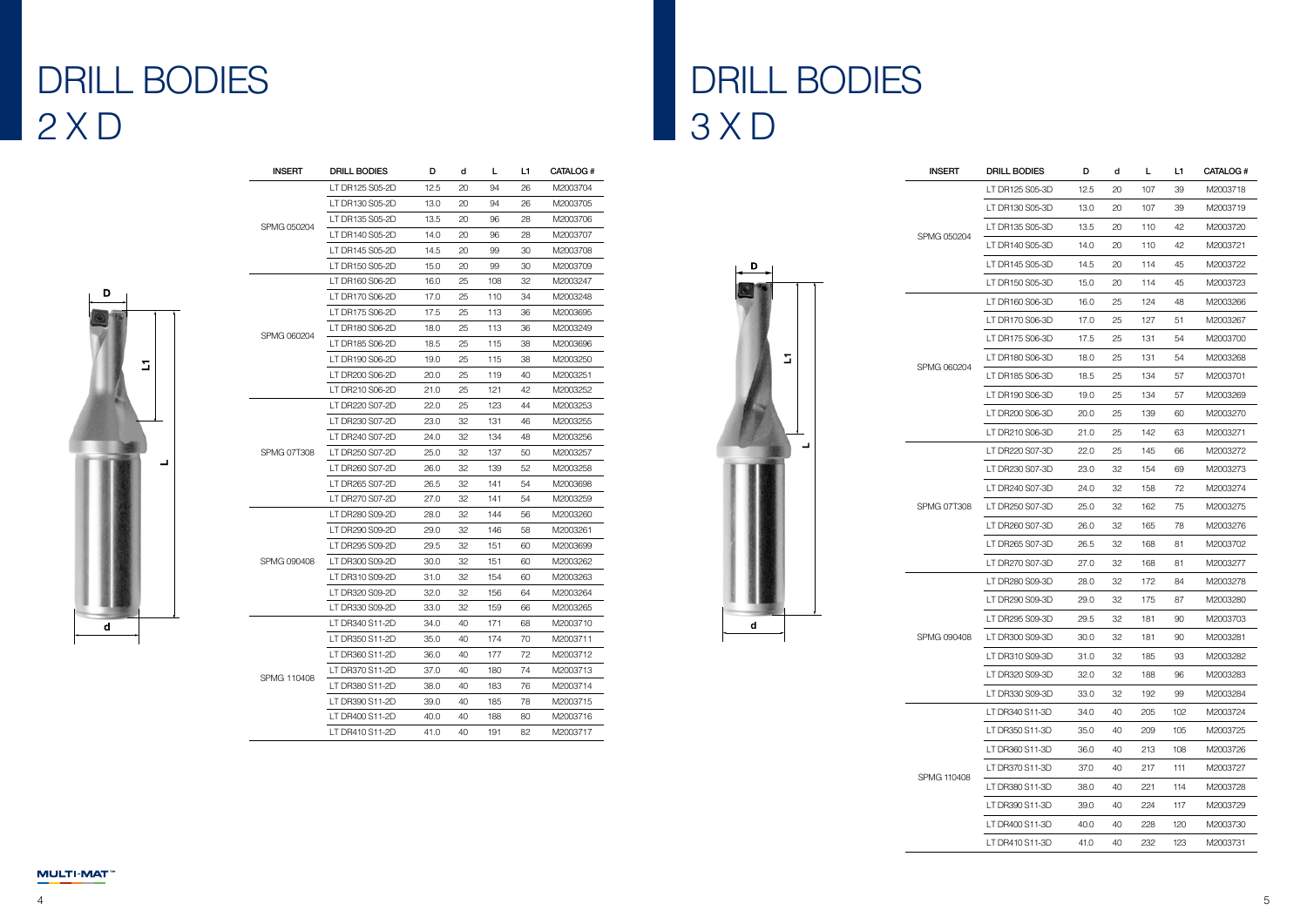## DRILL BODIES  $4 \times D^*$

 $\overline{\phantom{a}}$ 

# MACHINING **CONDITIONS**

## SPARE PARTS

| <b>INSERT</b>      | DRILL BODIES    | D    | d  | L.  | L1  | CATALOG # |
|--------------------|-----------------|------|----|-----|-----|-----------|
|                    | LT DR125 S05-4D | 12.5 | 20 | 120 | 52  | M2003732  |
|                    | LT DR130 S05-4D | 13.0 | 20 | 120 | 52  | M2003733  |
|                    | LT DR135 S05-4D | 13.5 | 20 | 124 | 56  | M2003434  |
| SPMG 050204        | LT DR140 S05-4D | 14.0 | 20 | 124 | 56  | M2003735  |
|                    | LT DR145 S05-4D | 14.5 | 20 | 129 | 60  | M2003736  |
|                    | LT DR150 S05-4D | 15.0 | 20 | 129 | 60  | M2003737  |
|                    | LT DR155 S06-4D | 15.5 | 25 | 140 | 64  | M2003746  |
|                    | LT DR160 S06-4D | 16.0 | 25 | 140 | 64  | M2003747  |
|                    | LT DR165 S06-4D | 16.5 | 25 | 144 | 68  | M2003748  |
|                    | LT DR170 S06-4D | 17.0 | 25 | 144 | 68  | M2003749  |
|                    | LT DR175 S06-4D | 17.5 | 25 | 149 | 72  | M2003750  |
|                    | LT DR180 S06-4D | 18.0 | 25 | 149 | 72  | M2003751  |
| SPMG 060204        | LT DR185 S06-4D | 18.5 | 25 | 153 | 76  | M2003752  |
|                    | LT DR190 S06-4D | 19.0 | 25 | 153 | 76  | M2004380  |
|                    | LT DR195 S06-4D | 19.5 | 25 | 159 | 80  | M2003753  |
|                    | LT DR200 S06-4D | 20.0 | 25 | 159 | 80  | M2003754  |
|                    | LT DR205 S06-4D | 20.5 | 25 | 163 | 84  | M2003755  |
|                    | LT DR210 S06-4D | 21.0 | 25 | 163 | 84  | M2003756  |
|                    | LT DR215 S06-4D | 21.5 | 25 | 167 | 88  | M2003757  |
|                    | LT DR220 S07-4D | 22.0 | 25 | 167 | 88  | M2003758  |
|                    | LT DR225 S07-4D | 22.5 | 32 | 177 | 92  | M2003759  |
|                    | LT DR230 S07-4D | 23.0 | 32 | 177 | 92  | M2003760  |
|                    | LT DR235 S07-4D | 23.5 | 32 | 182 | 96  | M2003761  |
|                    | LT DR240 S07-4D | 24.0 | 32 | 182 | 96  | M2004381  |
|                    | LT DR245 S07-4D | 24.5 | 32 | 187 | 100 | M2003762  |
| <b>SPMG 07T308</b> | LT DR250 S07-4D | 25.0 | 32 | 187 | 100 | M2003763  |
|                    | LT DR255 S07-4D | 25.5 | 32 | 191 | 104 | M2003764  |
|                    | LT DR260 S07-4D | 26.0 | 32 | 191 | 104 | M2003765  |
|                    | LT DR265 S07-4D | 26.5 | 32 | 195 | 108 | M2003766  |
|                    | LT DR270 S07-4D | 27.0 | 32 | 195 | 108 | M2003767  |
|                    | LT DR275 S07-4D | 27.5 | 32 | 200 | 112 | M2003768  |
|                    | LT DR280 S09-4D | 28.0 | 32 | 200 | 112 | M2003769  |
|                    | LT DR285 S09-4D | 28.5 | 32 | 204 | 116 | M2003770  |
|                    | LT DR290 S09-4D | 29.0 | 32 | 204 | 116 | M2003771  |
|                    | LT DR295 S09-4D | 29.5 | 32 | 211 | 120 | M2003772  |
| SPMG 090408        | LT DR300 S09-4D | 30.0 | 32 | 211 | 120 | M2003773  |
|                    | LT DR310 S09-4D | 31.0 | 32 | 216 | 124 | M2003774  |
|                    | LT DR320 S09-4D | 32.0 | 32 | 220 | 128 | M2003775  |
|                    | LT DR330 S09-4D | 33.0 | 32 | 225 | 132 | M2003776  |
|                    | LT DR340 S11-4D | 34.0 | 40 | 239 | 136 | M2003738  |
|                    | LT DR350 S11-4D | 35.0 | 40 | 244 | 140 | M2003739  |
|                    | LT DR360 S11-4D | 36.0 | 40 | 249 | 144 | M2003740  |
|                    | LT DR370 S11-4D | 37.0 | 40 | 254 | 148 | M2003741  |
| SPMG 110408        | LT DR380 S11-4D | 38.0 | 40 | 259 | 152 | M2003742  |
|                    | LT DR390 S11-4D | 39.0 | 40 | 263 | 156 | M2003743  |
|                    | LT DR400 S11-4D | 40.0 | 40 | 268 | 160 | M2003744  |
|                    | LT DR410 S11-4D | 41.0 | 40 | 273 | 164 | M2003745  |

| Σ,        | UI IVIU UUULUT     | LI DITIOU UUU TL | 10.0 | ںے  | 1 U U | 70  | 17120007 UZ            |                                             |                                 |                     |                                    |                         |              |              |              |              |              |              |              |              |              |              |                                                                                                  |            |
|-----------|--------------------|------------------|------|-----|-------|-----|------------------------|---------------------------------------------|---------------------------------|---------------------|------------------------------------|-------------------------|--------------|--------------|--------------|--------------|--------------|--------------|--------------|--------------|--------------|--------------|--------------------------------------------------------------------------------------------------|------------|
|           |                    | LT DR190 S06-4D  | 19.0 | 25  | 153   | 76  | M2004380               | <b>MACHINING</b>                            |                                 |                     |                                    |                         |              |              |              |              |              |              |              |              |              |              |                                                                                                  |            |
|           |                    | LT DR195 S06-4D  | 19.5 | 25  | 159   | 80  | M2003753               |                                             |                                 |                     |                                    |                         |              |              |              |              |              |              |              |              |              |              |                                                                                                  |            |
|           |                    | LT DR200 S06-4D  | 20.0 | 25  | 159   | 80  | M2003754               |                                             |                                 |                     |                                    |                         |              |              |              |              |              |              |              |              |              |              |                                                                                                  |            |
|           |                    | LT DR205 S06-4D  | 20.5 | -25 | 163   | 84  | M2003755               | <b>CONDITIONS</b>                           |                                 |                     |                                    |                         |              |              |              |              |              |              |              |              |              |              |                                                                                                  |            |
|           |                    | LT DR210 S06-4D  | 21.0 | 25  | 163   | 84  | M2003756               |                                             |                                 |                     |                                    |                         |              |              |              |              |              |              |              |              |              |              |                                                                                                  |            |
|           |                    | LT DR215 S06-4D  | 21.5 | -25 | 167   | 88  | M2003757               |                                             |                                 |                     |                                    |                         |              |              |              |              |              |              |              |              |              |              |                                                                                                  |            |
|           |                    | LT DR220 S07-4D  | 22.0 | 25  | 167   | 88  | M2003758               | <b>Material</b>                             |                                 | <b>VDI</b> Material |                                    |                         |              |              |              |              |              |              |              |              |              |              | SPMG 050204 NN SPMG 060204 NN SPMG 07T308 NN SPMG 090408 NN SPMG 110408 NN Cutting Speed - LT 30 |            |
|           |                    | LT DR225 S07-4D  | 22.5 | 32  | 177   | 92  | M2003759               | Group                                       | Gr. N°                          | Group<br>Examples   |                                    | <b>Hardness</b>         | Feed [mm/z]  |              | Feed [mm/z]  |              |              | Feed [mm/z]  | Feed [mm/z]  |              | Feed [mm/z]  |              | $V_{\rm c}$ [m/min]                                                                              |            |
|           |                    | LT DR230 S07-4D  | 23.0 | -32 | 177   | 92  | M2003760               |                                             |                                 | $\sim$ 1            | C35, Ck45,                         | 125 HB                  | min          | max          | min          | max          | min          | max          | min          | max          | min          | max          | min                                                                                              | max<br>270 |
|           |                    | LT DR235 S07-4D  | 23.5 | 32  | 182   | 96  | M2003761               | <b>Non Alloyed</b>                          |                                 | $\overline{2}$      | 1020, 1045,                        | 190 HB                  | 0.04         | 0.09         | 0.04         | 0.09         | 0.06         | 0.11         | 0.06         | 0.11         | 0.08         | 0.14         | 180                                                                                              | 230        |
|           |                    | LT DR240 S07-4D  | 24.0 | -32 | 182   | 96  | M2004381               |                                             | $\overline{\mathbf{3}}$<br>4, 6 |                     | 1060, 28Mn6                        | 250 HB<br>180 HB        |              |              |              |              |              |              |              |              |              |              |                                                                                                  | 200<br>230 |
|           |                    | LT DR245 S07-4D  | 24.5 | 32  | 187   | 100 | M2003762               | <b>Low Alloyed</b>                          | 5, 7<br>- 2                     |                     | 42CrMo4.<br>St50, Ck60, 4140,      | 230 HB                  | 0.04         | 0.09         | 0.04         | 0.09         | 0.06         | 0.11         | 0.06         | 0.11         | 0.07         | 0.14         | 120                                                                                              | 190        |
|           | <b>SPMG 07T308</b> | LT DR250 S07-4D  | 25.0 | -32 | 187   | 100 | M2003763               |                                             | 6<br>$\overline{\mathbf{8}}$    |                     | 4340, 100Cr06                      | 280 HB<br>350 HB        | 0.04         | 0.09         | 0.04         | 0.09         | 0.06         | 0.11         | 0.06         | 0.11         | 0.07         | 0.12         | 100                                                                                              | 170<br>150 |
|           |                    | LT DR255 S07-4D  | 25.5 | 32  | 191   | 104 | M2003764               |                                             | 10<br>10                        |                     | X40CrMoV5,                         | 220 HB<br>280 HB        | 0.05         | 0.09         | 0.05         | 0.09         | 0.09         | 0.11         | 0.09         | 0.11         | 0.07         | 0.12         | 70                                                                                               | 170<br>150 |
|           |                    | LT DR260 S07-4D  | 26.0 | -32 | 191   | 104 | M2003765               | <b>High Alloyed</b>                         | - 3<br>11                       |                     | H13, M42, D3,<br>S6-5-2, 12Ni19    | 320 HB                  | 0.05         | 0.08         | 0.05         | 0.08         | 0.09         | 0.10         | 0.09         | 0.10         | 0.07         | 0.11         | 60                                                                                               | 130        |
|           |                    | LT DR265 S07-4D  | 26.5 | 32  | 195   | 108 | M2003766               |                                             | 11                              | 14                  | 304, 316,                          | 350 HB<br>180 HB        | 0.04         |              | 0.04         |              | 0.06         |              | 0.06         |              | 0.06         |              | 170                                                                                              | 100<br>230 |
|           |                    | LT DR270 S07-4D  | 27.0 | -32 | 195   | 108 | M2003767               | <b>Austenitic</b>                           | -4<br>14                        |                     | X5CrNi18-9                         | 240 HB                  | 0.05         | 0.09         | 0.05         | 0.09         | 0.09         | 0.11         | 0.09         | 0.11         | 0.09         | 0.11         | 120                                                                                              | 210        |
| d         |                    | LT DR275 S07-4D  | 27.5 | -32 | 200   | 112 | M2003768               | <b>Duplex</b>                               | $5\phantom{.0}$<br>14           | 14                  | X2CrNiN23-4,<br>S31500             | 290 HB<br>310 HB        | 0.05         | 0.08         | 0.05         | 0.08         | 0.09         | 0.10         | 0.09         | 0.10         | 0.06         | 0.10<br>0.09 | 70                                                                                               | 120<br>120 |
|           |                    | LT DR280 S09-4D  | 28.0 | 32  | 200   | 112 | M2003769               | <b>Ferritic &amp;</b><br><b>Martensitic</b> | 12<br>- 6<br>13                 |                     | 410, X6Cr17,<br>17-4PH, 430        | 200 HB<br>42 HRc        | 0.05<br>0.04 | 0.08<br>0.07 | 0.05<br>0.04 | 0.08<br>0.07 | 0.09<br>0.06 | 0.10<br>0.09 | 0.09         | 0.10<br>0.09 | 0.09<br>0.06 | 0.10<br>0.09 | 100<br>60                                                                                        | 150<br>100 |
|           |                    | LT DR285 S09-4D  | 28.5 | 32  | 204   | 116 | M2003770               |                                             |                                 | 15                  | GG20, GG40,                        | 150 HB                  |              |              |              |              |              |              | 0.06         |              |              |              |                                                                                                  | 230        |
|           |                    | LT DR290 S09-4D  | 29.0 | 32  | 204   | 116 | M2003771               | <b>Grey</b>                                 | 15<br>16                        |                     | <b>EN-GJL-250,</b><br><b>N030B</b> | 200 HB<br>250 HB        | 0.07         | 0.09         | 0.07         | 0.10         | 0.10         | 0.12         | 0.10         | 0.12         | 0.10         | 0.15         | 150                                                                                              | 210<br>170 |
|           |                    | LT DR295 S09-4D  | 29.5 | 32  | 211   | 120 | M2003772               | <b>Malleable</b>                            | 17, 19                          |                     | GGG40,                             | 150 HB                  |              |              |              |              |              |              |              |              |              |              |                                                                                                  | 200        |
|           | SPMG 090408        | LT DR300 S09-4D  | 30.0 | 32  | 211   | 120 | M2003773               | & Nodular                                   | 17, 19<br>18, 20                |                     | GGG70, 50005                       | 200 HB<br>250 HB        | 0.07         | 0.09         | 0.07         | 0.10         | 0.10         | 0.12         | 0.10         | 0.12         | 0.10         | 0.14         | 120                                                                                              | 170<br>150 |
|           |                    | LT DR310 S09-4D  | 31.0 | 32  | 216   | 124 | M2003774               | Fe, Ni &                                    | 31, 32                          |                     | Incoloy 800                        | 240 HB                  |              |              |              |              |              |              |              |              |              |              | 30                                                                                               | 40         |
|           |                    | LT DR320 S09-4D  | 32.0 | 32  | 220   | 128 | M2003775               | Co based                                    | 33<br>34                        |                     | Inconel 700<br>Stellite 21         | 250 HB<br>350 HB        | 0.04         | 0.07         | 0.04         | 0.07         | 0.06         | 0.09         | 0.06         | 0.09         | 0.06         | 0.10         | 20                                                                                               | 40         |
|           |                    | LT DR330 S09-4D  | 33.0 | 32  | 225   | 132 | M2003776               | Ti based                                    | 36<br>10                        |                     | TiAI6V4                            | $\sim$                  | 0.04         | 0.07         | 0.04         | 0.07         | 0.06         | 0.09         | 0.06         | 0.09         | 0.06         | 0.09         | 40                                                                                               | 60         |
|           |                    | LT DR340 S11-4D  | 34.0 | 40  | 239   | 136 | M2003738               |                                             | 37<br>38                        |                     | T40<br>X100 CrMo13,                | $\sim$ $\sim$<br>45 HRc |              |              |              |              |              |              |              |              |              |              | 30<br>50                                                                                         | 40<br>90   |
|           |                    | LT DR350 S11-4D  | 35.0 | 40  | 244   | 140 | M2003739               | <b>Steel</b>                                | 38<br>11<br>38                  |                     | 440C, G-X260Ni-<br>Cr42            | <b>50 HRc</b><br>55 HRc | 0.04         | 0.07         | 0.04         | 0.07         | 0.06         | 0.09         | 0.06         | 0.09         | 0.06         | 0.09         | 40<br>30                                                                                         | 70<br>60   |
|           |                    | LT DR360 S11-4D  | 36.0 | 40  | 249   | 144 | M2003740               | <b>Chilled Cast Iron</b>                    | 12<br>40                        |                     | Ni-Hard 2                          | 400 HB                  | 0.04         | 0.07         | 0.04         | 0.07         | 0.06         | 0.09         | 0.06         | 0.09         | 0.06         | 0.09         | 40                                                                                               | 60         |
|           |                    | LT DR370 S11-4D  | 37.0 | 40  | 254   | 148 | M2003741               | <b>White Cast Iron</b><br>Aluminium         | $13$ 41<br>14 25                |                     | G-X300CrMo15<br>AISi12             | 55 HRc<br>130 HB        | 0.04<br>0.04 | 0.07<br>0.09 | 0.04<br>0.04 | 0.07<br>0.09 | 0.06<br>0.06 | 0.09<br>0.11 | 0.06<br>0.06 | 0.09<br>0.11 | 0.06<br>0.06 | 0.09<br>0.11 | 30<br>200                                                                                        | 50<br>400  |
|           | SPMG 110408        | LT DR380 S11-4D  | 38.0 | 40  | 259   | 152 | M2003742               |                                             |                                 |                     |                                    |                         |              |              |              |              |              |              |              |              |              |              |                                                                                                  |            |
|           |                    | LT DR390 S11-4D  | 39.0 | 40  | 263   | 156 | M2003743               |                                             |                                 |                     |                                    |                         |              |              |              |              |              |              |              |              |              |              |                                                                                                  |            |
|           |                    | LT DR400 S11-4D  | 40.0 | 40  | 268   | 160 | M2003744               |                                             |                                 |                     |                                    |                         |              |              |              |              |              |              |              |              |              |              |                                                                                                  |            |
| MULTI-MAT |                    | LT DR410 S11-4D  | 41.0 | 40  | 273   | 164 | M2003745               |                                             |                                 |                     |                                    |                         |              |              |              |              |              |              |              |              |              |              |                                                                                                  |            |
|           |                    |                  |      |     |       |     |                        |                                             |                                 |                     |                                    |                         |              |              |              |              |              |              |              |              |              |              |                                                                                                  |            |
|           |                    |                  |      |     |       |     | * Available on request |                                             |                                 |                     |                                    |                         |              |              |              |              |              |              |              |              |              |              |                                                                                                  |            |

| SPARE PARTS FOR DRILL BODIES FOR INSERT | <b>KEY</b> | <b>SCREW</b> |
|-----------------------------------------|------------|--------------|
| SPMG 050204 NN LT 30                    | M2004169   | M2003820     |
| SPMG 060204 NN LT 30                    | M2004169   | M2003823     |
| SPMG 07T308 NN LT 30                    | M2002912   | M2003824     |
| SPMG 090408 NN LT 30                    | M2000602   | M2003821     |
| SPMG 110408 NN LT 30                    | M2000602   | M2003822     |